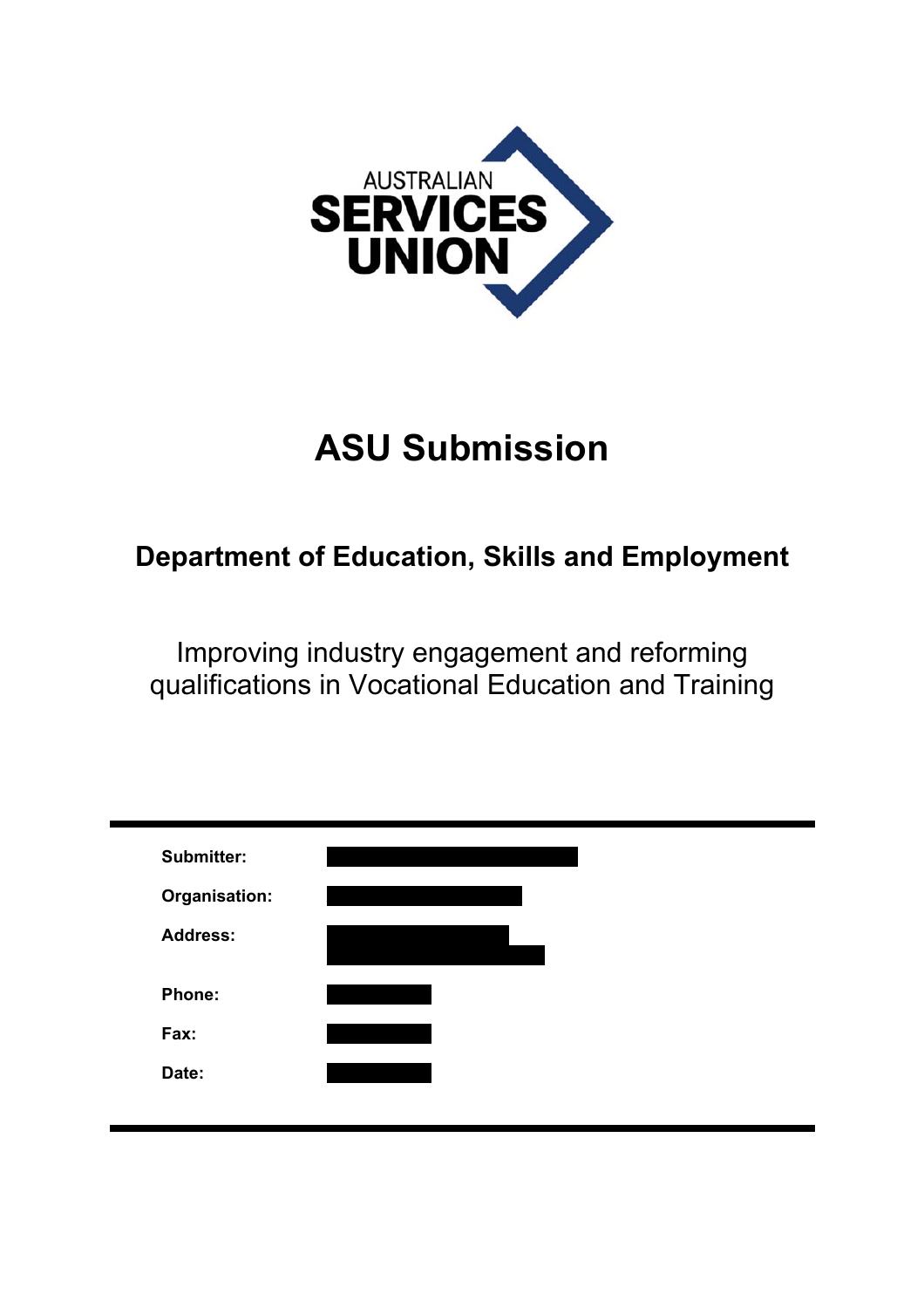# **Contents**

| 1.               |                                                                                                                                                                                          |  |
|------------------|------------------------------------------------------------------------------------------------------------------------------------------------------------------------------------------|--|
| $\overline{2}$ . |                                                                                                                                                                                          |  |
|                  | 1. Does the role of industry need to be strengthened or expanded across the VET system?                                                                                                  |  |
|                  | 2. Are you aware of the current industry engagement arrangements that are in place to design<br>and develop VET qualifications i.e. the Australian Industry and Skills Committee and the |  |
|                  | 3. (If yes to Question 2) How effective are the current industry engagement arrangements                                                                                                 |  |
|                  | 4. What can be done to drive greater collaboration across industries to broaden career<br>pathways for VET graduates and maximise the workforce available to employers?5                 |  |
|                  | 5. Are qualifications fit-for-purpose in meeting the needs of industry and learners now and into                                                                                         |  |
|                  | 6. Are there any further issues in relation to improving industry engagement in the VET sector                                                                                           |  |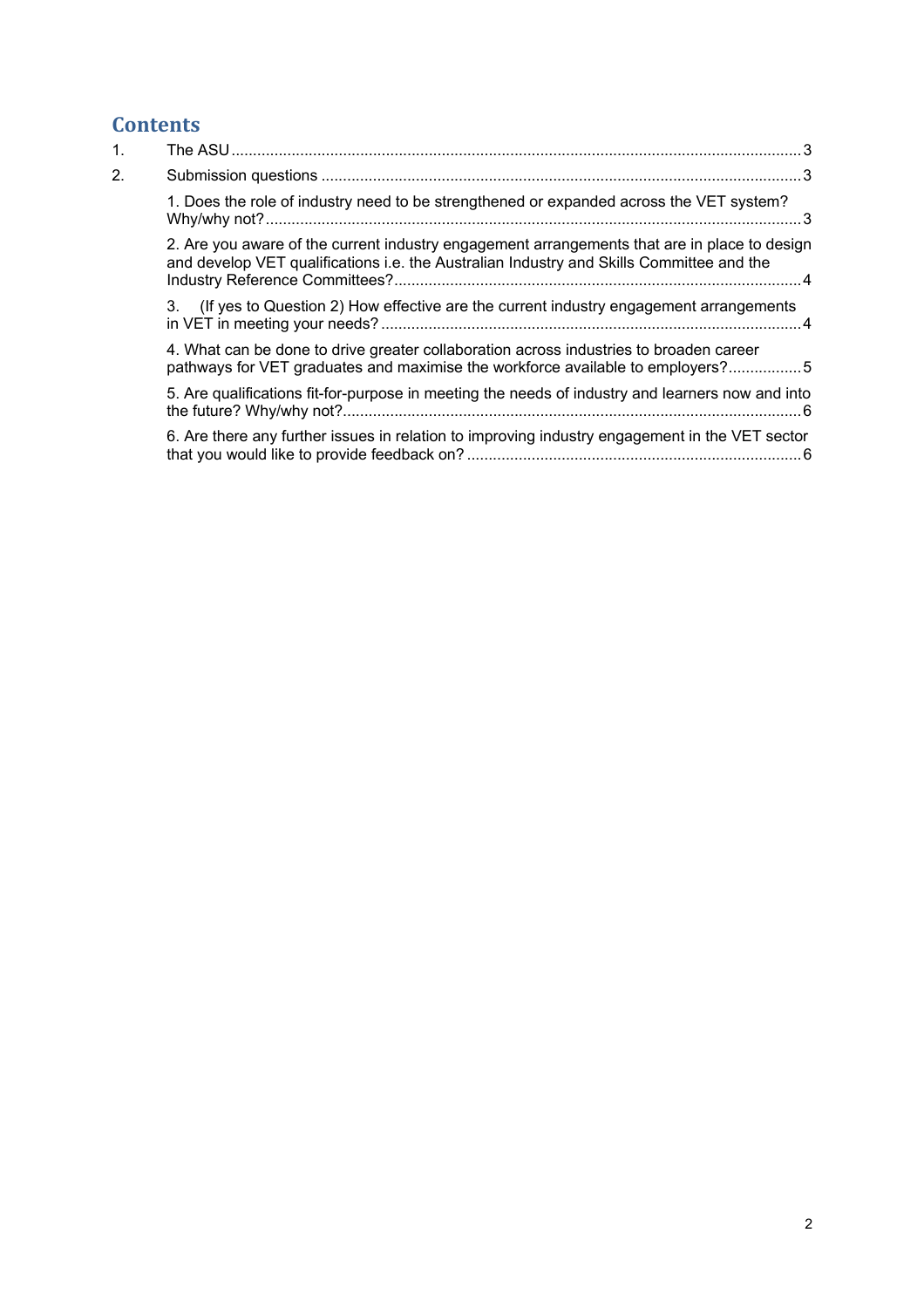# **1. The ASU**

The Australian Services Union (ASU) is one of Australia's largest unions, representing approximately 135,000 members.

The ASU was created in 1993. It brought together three large unions – the Federated Clerks Union, the Municipal Officers Association and the Municipal Employees Union, as well as a number of smaller organisations representing social welfare workers, information technology workers and transport employees.

Currently ASU members work in a wide variety of industries and occupations because the Union's rules traditionally and primarily cover workers in the following industries and occupations:

- Disability support
- Social and community services
- Local government
- State government
- Transport, including passenger air and rail transport, road, rail and air freight transport
- Clerical and administrative employees in commerce and industry generally
- Call centres
- Electricity generation, transmission and distribution
- Water industry
- Higher education (Queensland and South Australia)
- Australian Taxation Office

The ASU has members in every State and Territory of Australia, as well as in most regional centres.

#### **2. Submission questions**

Online submission form completed as follows:

# **1. Does the role of industry need to be strengthened or expanded across the VET system? Why/why not?**

Vocational Education and Training (VET) can play a significant role in building the vocational skills of the nation. In addition, public funding for the VET system in Australia has played a valuable role in improving social and economic equality.

The ASU believes the role of industry does need to be strengthened or expanded across the VET system as we believe recent policy directions have placed increased emphasis on a market driven approach to the provision of VET services.

Over the years a substantial amount of media attention and research studies have revealed a range of problems including revelations of deteriorating quality standards, aggressive marketing behaviour by some training companies (particularly in vulnerable communities) and practices which have left many students demoralised, in debt and left with inadequately trained or an inability to complete their chosen course work. The unfortunate consequent of poor quality training is that young people are not adequately prepared to enter the job market.

In addition, valued public institutions (such as TAFE colleges) have been starved of funds while new training centres came to life in the environment of competition and inadequate regulation. As a consequence a growing proportion of taxpayers' money, traditionally used for VET services and valued infrastructure, has been diverted to profit-making organisations.

The impact has been far reaching as an array of private for-profit VET providers saturated the market and many developed innovative ways to pervert the goals of VET in order to increase profits. International and academic evidence tells us that VET is going to be critical in ensuring that Australians have the skills they need for jobs of the future, especially in the COVID-19 led economic recovery. Existing workers will need to upskill and reskill to help assist the business they work for to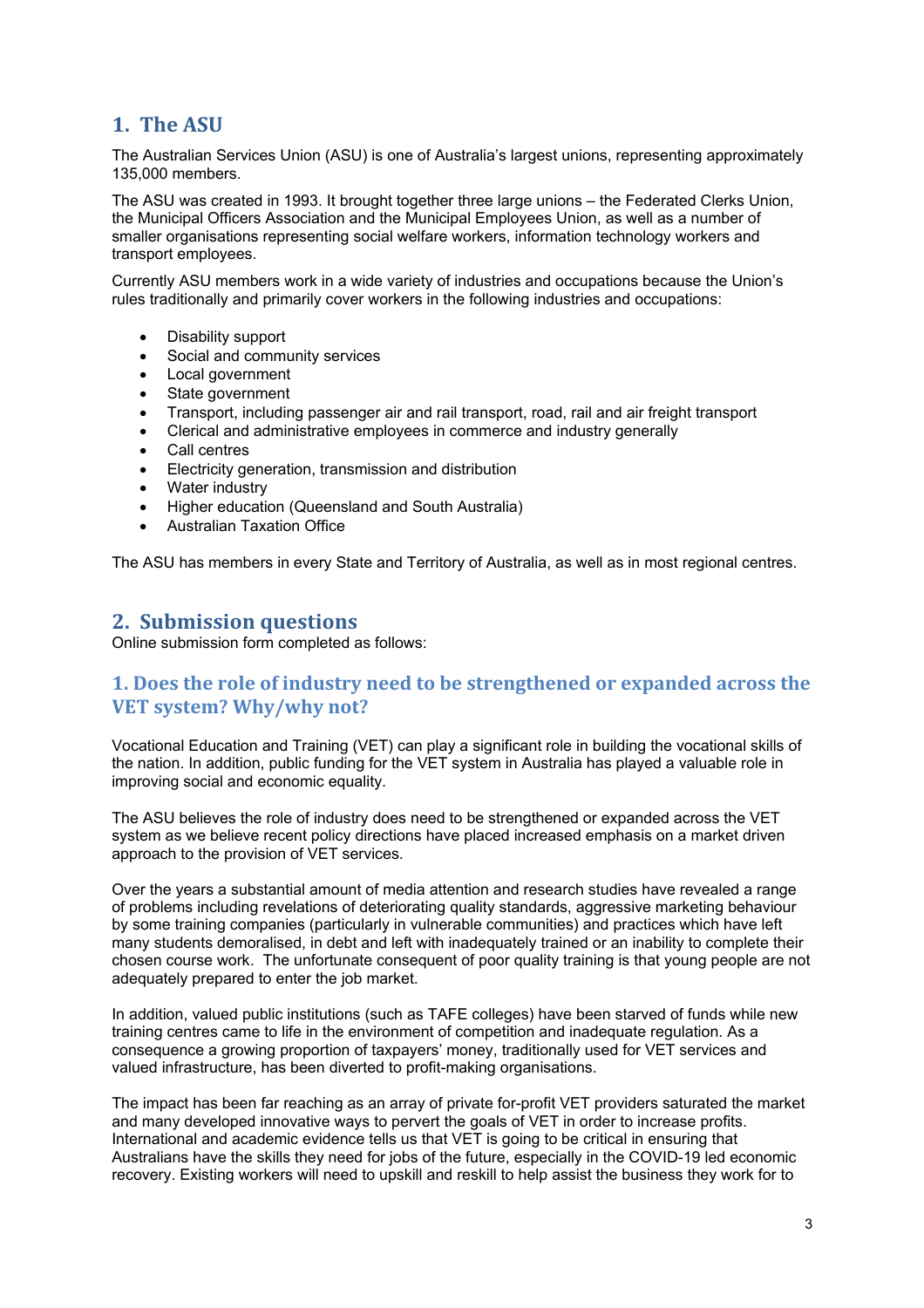adapt to the new post-COVID environment. The unemployed are likely to need new skills to assist in finding new jobs.

We believe one way the role of industry can be strengthened is to work toward the abandonment of the contestable funding model which has had a detrimental impact on the quality of education, student support, learning outcomes and government revenue.

# **2. Are you aware of the current industry engagement arrangements that are in place to design and develop VET qualifications i.e. the Australian Industry and Skills Committee and the Industry Reference Committees?**

Yes.

# **3. (If yes to Question 2) How effective are the current industry engagement arrangements in VET in meeting your needs?**

Over the years the ASU has surveyed its members about VET generally. Below are some important observations and comments made by these members that we wish for the Department to take into consideration during this Reform.

#### **Deteriorating quality of education and training**

*Young people being signed up to shonky providers with little chance of actually completing their courses.* 

*Certain qualifications have lost value due to being offered too frequently, and not delivered in a quality manner. Fees are expensive, particularly for permanent residents, who need to pay upfront and in full.* 

*They've made it less practical to get a registered or recognised qualification by privatising students pay more for a course that is not up to standard like a tafe course.* 

*Having attended a private college I withdrew feeling like I was not properly trained in the field….The quality is not consistent across course providers, and fees vary greatly.* 

#### **Increased fees and increased profits**

*The cost means that some young people will be reluctant to take on a debt and will, thus, not enter into VET education. Privatisation of VET means that the standard of some programmes is dodgy.* 

*It's too expensive and more about making money than giving young people the skills they need for employment.* 

*They don't care about the quality of the course they deliver only what profit they can make sky rocketing numbers of providers ripping young people off.*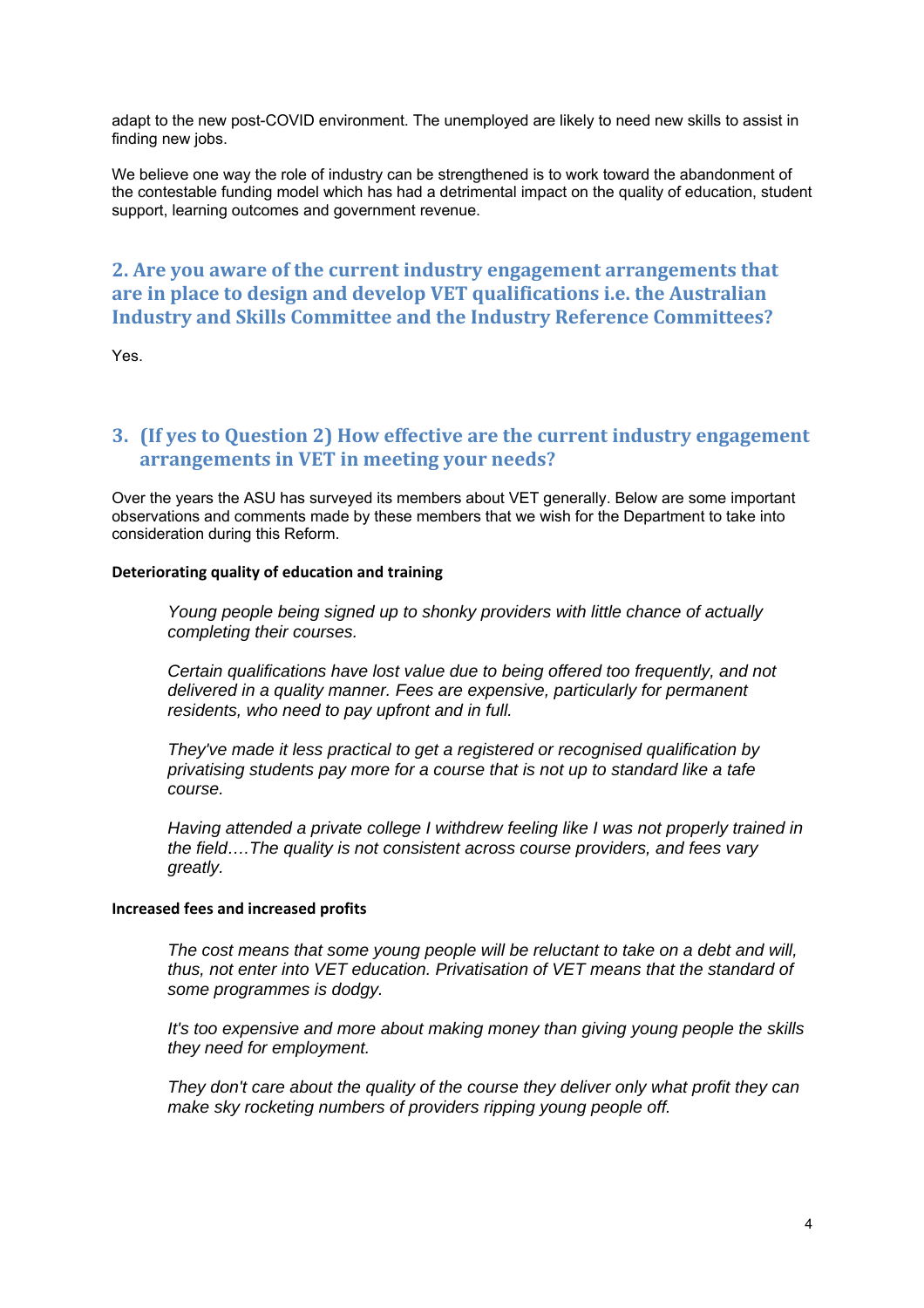#### **Students stranded and demoralised**

*There are providers who offered a course in my town, but they did not continue. This left anyone who wanted to complete the course stranded. Education should be a human right, not for generating profit.* 

*Shonky providers screwing young people out of huge amounts of money with no, or virtually useless accreditation.* 

*I know many people whose courses have been cancelled with very little notice.* 

#### **Destruction of TAFE is affecting communities**

*The financial cost for young people to study is a barrier. The government has ruined TAFE! It used to be accessible to all. Especially in rural areas and low socio economic areas.* 

*Less courses at local TAFEs, less apprenticeships, more expensive, less resources in the classroom etc.* 

*Tafe courses are so expensive now and many low income students cannot access courses.* 

#### **Inadequate and ineffective regulation**

*When I went through TAFE was still an institution that was affordable and accessible. Now there are too many sharks, and not enough oversight in the industry. Quality varies wildly.* 

*Far too many cowboys…* 

*Privatisation of TAFE has undermined the value of a government regulated training System.* 

*Students are getting screwed over.* 

# **4. What can be done to drive greater collaboration across industries to broaden career pathways for VET graduates and maximise the workforce available to employers?**

The ASU believes we need to rebuild the VET system so it does what it is supposed to do, which is allow students and workers to get the "critical skills and capabilities they need to enter the workforce, move into higher-skilled, higher-paying jobs, return to the workforce, or transition to a new field of work." [ACTU]

This can be achieved by allowing for both the VET and TAFE systems to work closely together with all stakeholders, including industry, government, employers and unions to develop and support an innovative and forward-looking sector.

In addition, industry skills councils or equivalent structures are necessary to ensure that quality training products are being developed in a genuine consultative way and that they are fit for purpose and will leave students as highly skilled and highly employable. Over the years many VET and TAFE providers have introduced new requirements, new reporting standards and new teaching methods,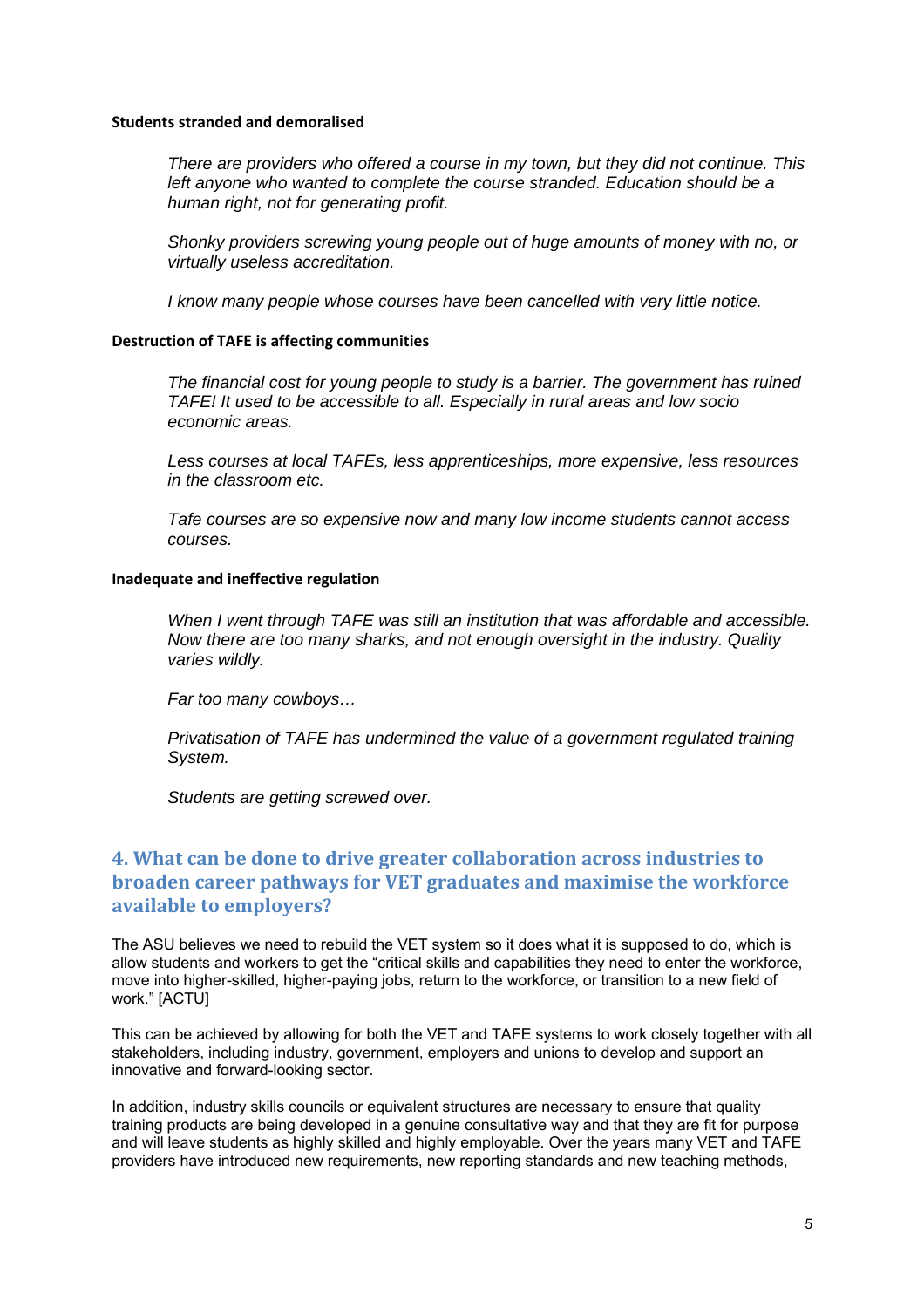however this has all been done in isolation. It is imperative that Government commits to a national strategy.

The Joyce Review found one of the core issues that government needs to address is that VET students, in comparison to university students, do not have fair and equitable access to public funding and financing. The review also found VET funding has been in decline and is low relative to other education sectors.

The Joyce Review stated that "The new architecture for the skills education system would place industry at the centre of the skills system while promoting close co-operation on funding and quality assurance between the Commonwealth, States and Territories". The ASU does not disagree with this, however we are concerned that there is no mention of students. This is contrary to the PC who found "Above all, the system's design should reflect the needs of its customers (students), with regulators and providers adapting to meet that goal."

It's paramount that Government increases funding for VET to ensure our economy rebuilds effectively post-pandemic. Funding must be well targeted towards initiatives and programs that specifically assist young people and those who are current unemployed or facing unemployment.

## **5. Are qualifications fit‐for‐purpose in meeting the needs of industry and learners now and into the future? Why/why not?**

As the Productivity Commission found in its 5-year productivity review the VET sector "has been beset with a raft of problems leading to a sector characterised by rapidly rising student debt, high student non-completion rates, poor labour market outcomes for some students, unscrupulous and fraudulent behaviour on the part of some training providers".

The Joyce Review also found funding system inconsistencies as creating unnecessary complexity and inequity. An example given was "the Diploma of Nursing, with subsidies of \$19,963 in Western Australia, \$16,388 in Victoria, \$10,250 in New South Wales, \$8,990 in the Australian Capital Territory and \$8,218 in Queensland – a difference of \$11,745 between Western Australia and Queensland".

It is not too much of a stretch to conclude that current VET qualifications are not fit-for-purpose and do not meet the needs of learners now.

The post COVID-19 economic recovery will see a growing need for higher level skills and different skills and this can only be achieved through quality VET and TAFE providers that allow for students to make an informed choice by being able to compare training options and to easily identify registered training organisations that have been endorsed as a quality provider.

The ASU believes by investing in TAFE first and foremost the skills that Australia needs will be delivered. TAFE is the number one respected and quality provider of vocational education and has the established infrastructure, workforce, community and industry links to put additional funding to best use and to ensure appropriate and high-quality qualifications will be delivered to students.

A strong fully funded TAFE sector that is accessible to all, must be at the centre of the Government's Reform.

## **6. Are there any further issues in relation to improving industry engagement in the VET sector that you would like to provide feedback on?**

Based on information contained in this submission, the ASU proposes that the government's attention be drawn to the following recommendations: